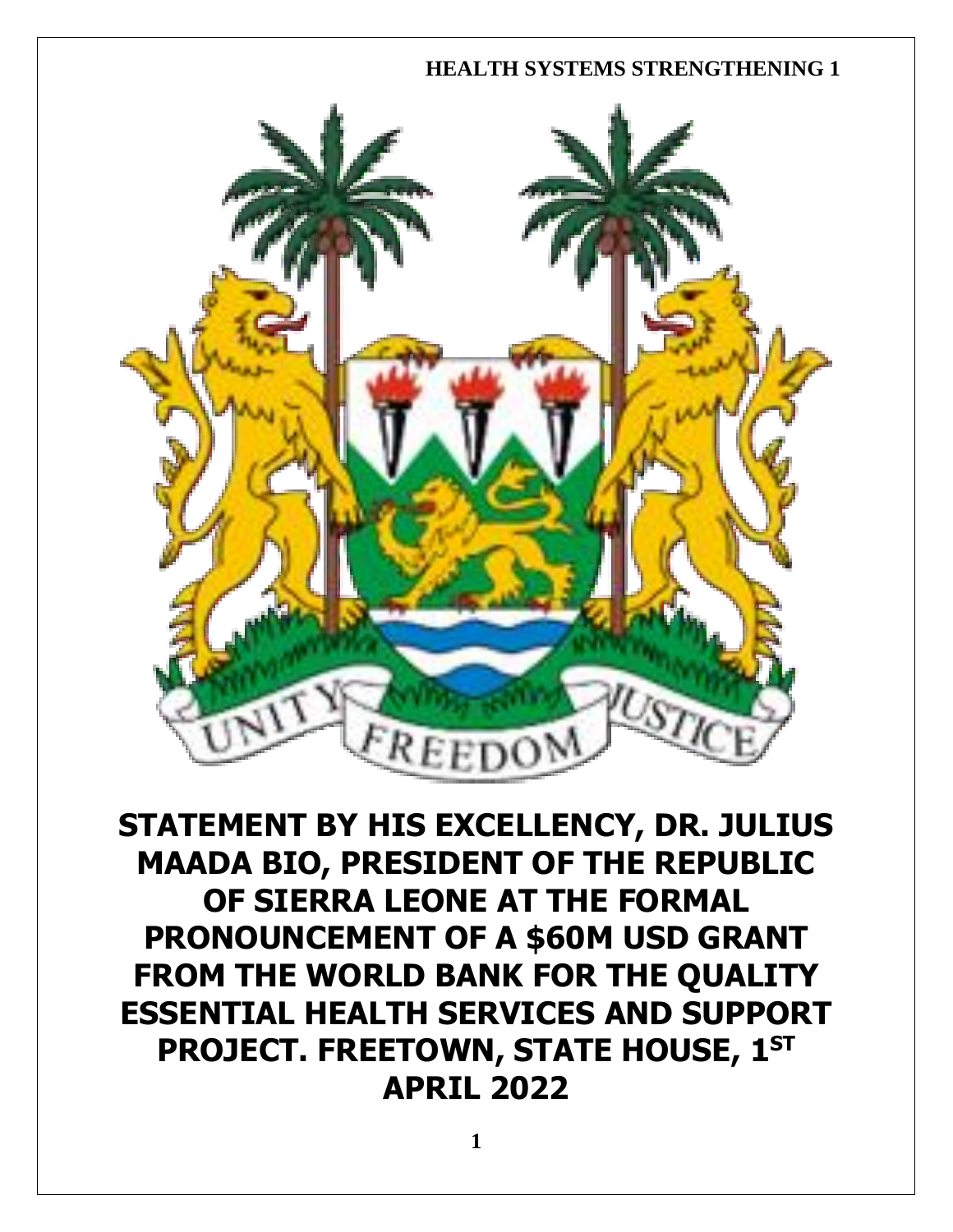Honourable Ministers of Government, Representatives of the World Bank, Executive Director, Partners in Health, Distinguished Ladies and Gentlemen, Good morning:

- 1. I want to start by thanking The World Bank for sharing and supporting our vision that strengthening health systems and improving health service delivery is critical for human capital development and for sustainable development.
- 2. We made a simple argument in our manifesto that "development is about people" and "no meaningful development can take place in any nation without developing the human capital." Part of involves "improving health care, [and] protecting poor and vulnerable population groups." We were mindful of health disparities and moved by the poor state of health services in 2018.
- 3. We have followed our commitment to achieving Universal Health Coverage with concrete actions including increasing the healthcare budget, recruiting and training more healthcare staff, restructuring our health sector, improving and expanding national ambulance and laboratory services, expanding the range of healthcare services, refurbishing and building healthcare facilities, and improving access to and affordability of healthcare across the country. Some weeks ago, at York Village, we introduced a health-on-wheels initiative to take healthcare into under-served and far to reach communities.
- 4. By taking healthcare services to within a five-mile radius of every Sierra Leonean, we have improved health outcomes and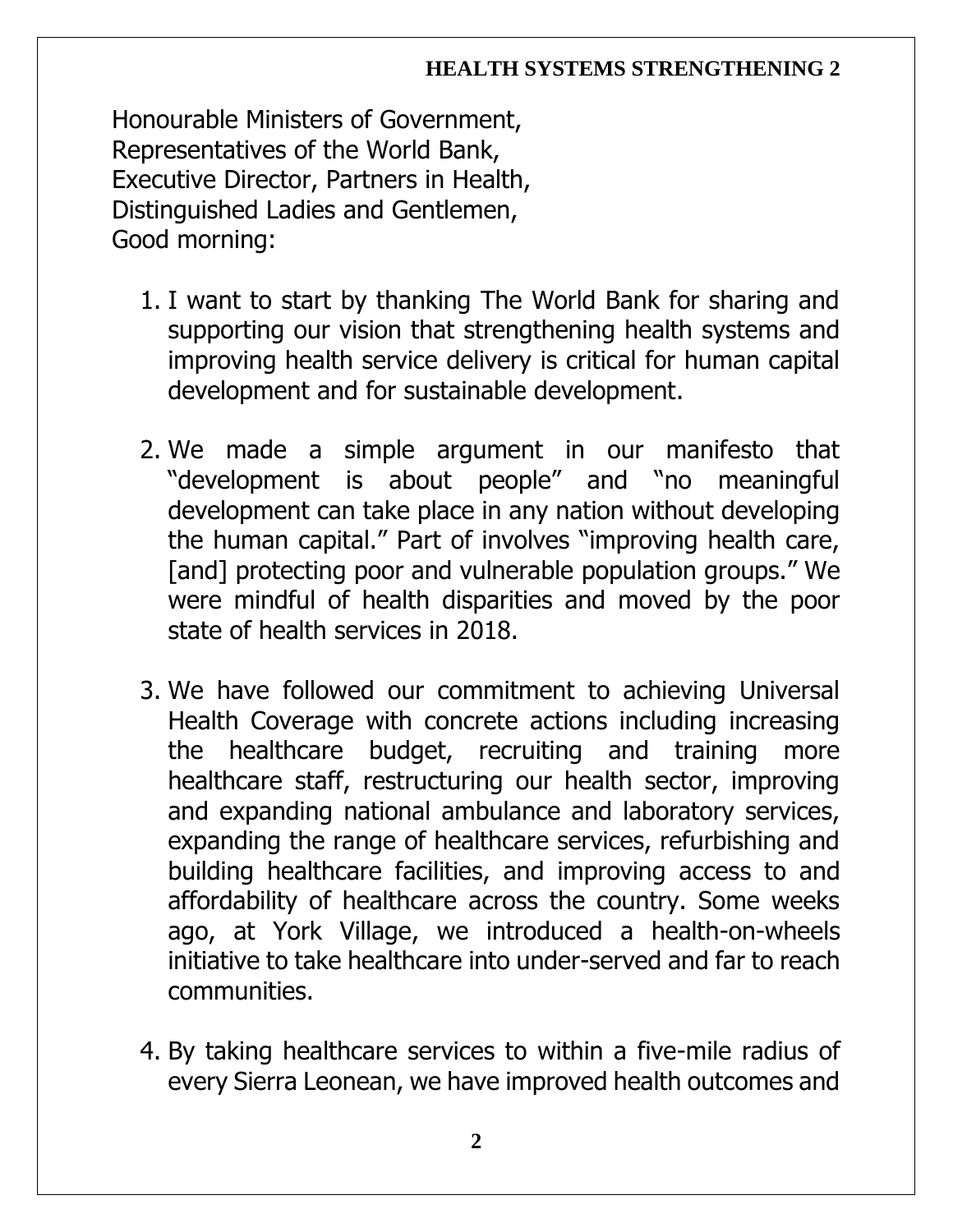lowered disease burdens. Maternal and infant mortality are down and we will work to reduce them even further. Vaccination rates are higher now. Malaria kills far fewer Sierra Leoneans now. More persons living with HIV and TB are receiving life-saving medication. We have strengthened disease surveillance teams and we have quickly and effectively responded to potential epidemics. We have successfully fought against successive waves of COVID-19, (to much international acclaim, I must add), keeping fatalities to a minimum.

- 5. In all of this, we have been intentional, inclusive, and innovative, knowing that each Sierra Leonean deserves to live a healthy life and contribute his or her fair share to our nation's development.
- 6. So, I want to thank our development partners who have believed in us and believed with us that our goals are achievable. You have generously supported our shared aspirations for our people with technical expertise, equipment, and grants. Thank you.
- 7. Previous speakers have laid out the scope of the project from various perspectives. This project concretises our ongoing development partnership with the World Bank. It also enhances our partnerships with Partners in Health (PIH-SL. We are engaging them to replicate the Kono model in Kailahun, as well as support the other four districts to achieve same impressive outcomes.
- 8. As I have indicated, we are intentional about our interventions. We have looked at the data and looked at the comparative poverty rates. We have selected areas with high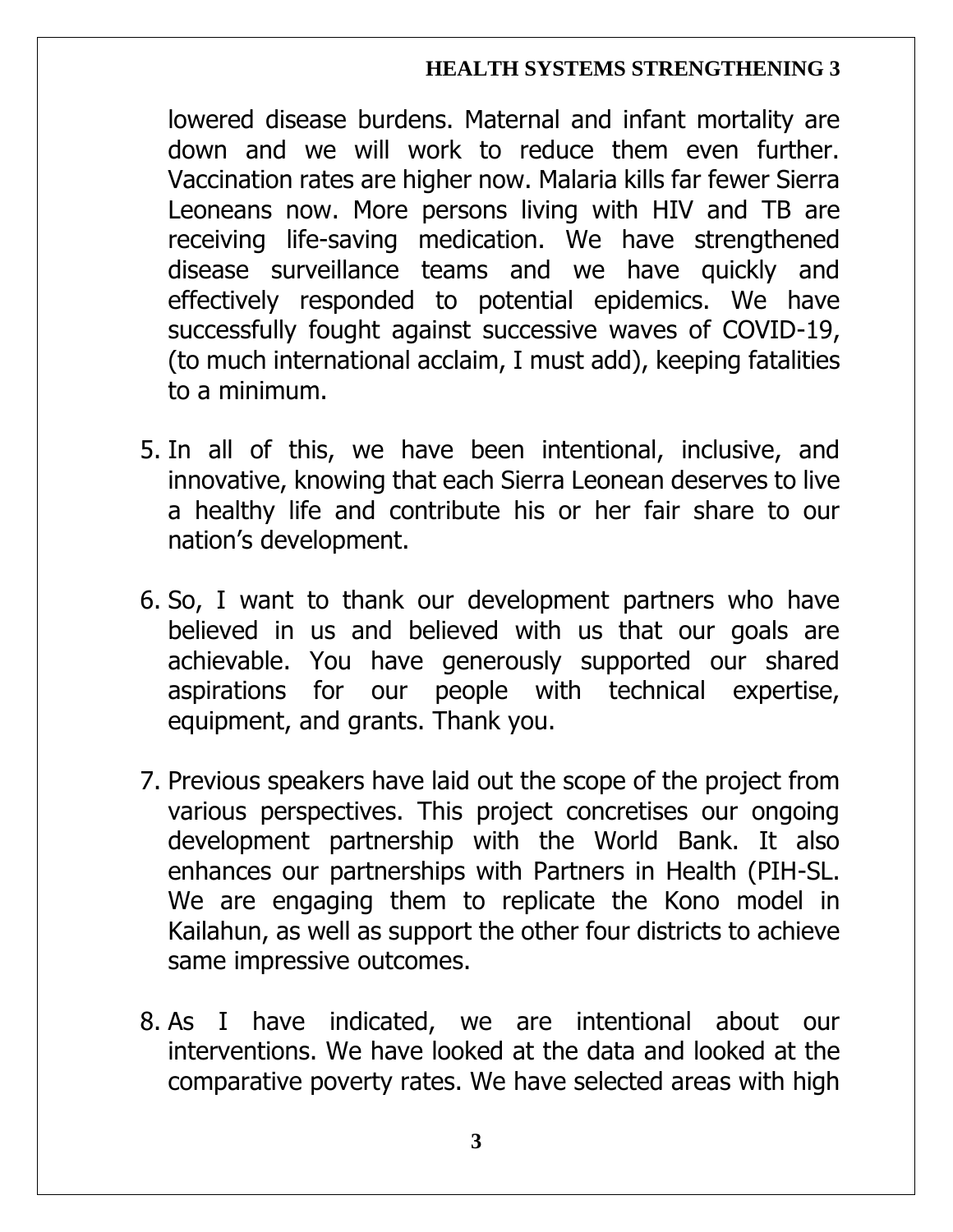poverty rates: Bonthe, Falaba, Kailahun, Tonkolili, and Western Area Rural. For those who speak in terms of regional distribution, that's two districts in the north, one in the south, one in the east, and one in the west.

- 9. Additionally, we considered that these areas shared one or more of the following: high disease burden, high number of deliveries, geographically hard-to-reach areas, large numbers of patients, large catchment populations, high population with high healthcare service utilisation.
- 10. In addition to the foregoing, Falaba was declared a district by the previous government without a district hospital or district health management team office. Since 2018, we have had to develop new health systems for that district and we are working hard on that. We will soon pronounce the result of our efforts for the good people of Falaba.
- 11. As indicated, the project is intended to address high levels of maternal and child mortality in Sierra Leone in the beneficiary districts. So, the primary beneficiaries are women and children.
- 12. This grant will be used to finance a hub-and-spoke services delivery model. We will identify hubs in each district cluster and then distribute and improve quality essential health services at each of the satellite stations.
- 13. The following district facilities will be upgraded as hubs: **For Bonthe District:** (United Brethren in Christ (UBC) Hospital, CHC Moriba Town, CHC Tihun). **For Kailahun District:** (CHC Bandajuma Yawei, CHC Buedu, Jojoima-CHC). **For Falaba District:** (CHC Kurubonla, CHC Falaba, CHC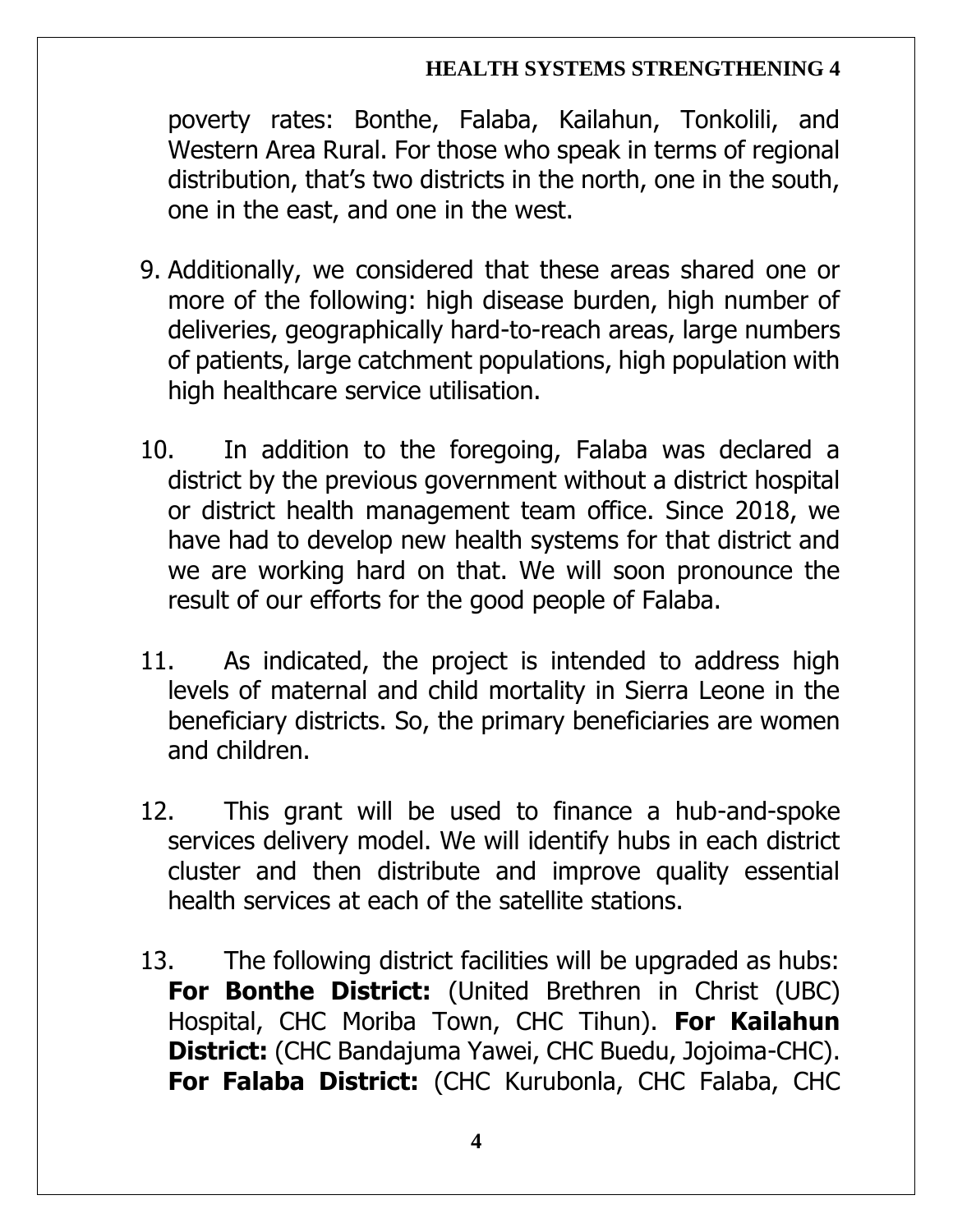Mongo). **For Tonkolili District**: (CHC Hinistas, CHC Masingbi, CHC Bendugu). **For the Western Area Rural** (Waterloo, CHC Goderich)

- 14. We intend to achieve a number of goals with this project. First, we want to ensure that skilled health personnel are available in target districts. Secondly, pregnant women should attend ante-natal clinic at least four times and all deliveries are attended by skilled health personnel. Next, we want to ensure that children are fully immunised. Finally, all mothers and children should receive basic nutrition services in health facilities.
- 15. Therefore, we intend to invest this grant in a number of core areas in order to realise our project outcomes:
- 16. **For staff training,** we will strengthen academic staffing, review curriculum, and establish a formal affiliation between the University of Sierra Leone and the Makeni School of Clinical Sciences. Further, there will also be support for curriculum development for Medicine and Allied Health Sciences, including the Dentistry Department and Public Health Department and Midwifery School. The grant will also help the Government of Sierra Leone finance and expand ongoing training of general surgery students, including ensuring full accreditation for postgraduate training in paediatrics, obstetrics, and gynaecology. The project will also support specialised postgraduate training in medico-surgical nursing, midwifery, and paediatrics and other relevant fields. We will also enhance our recruitment and training initiatives.
- 17. **At the community level**, first aid kits will be supplied to selected schools in Bonthe, Falaba, Kailahun, Tonkolili, and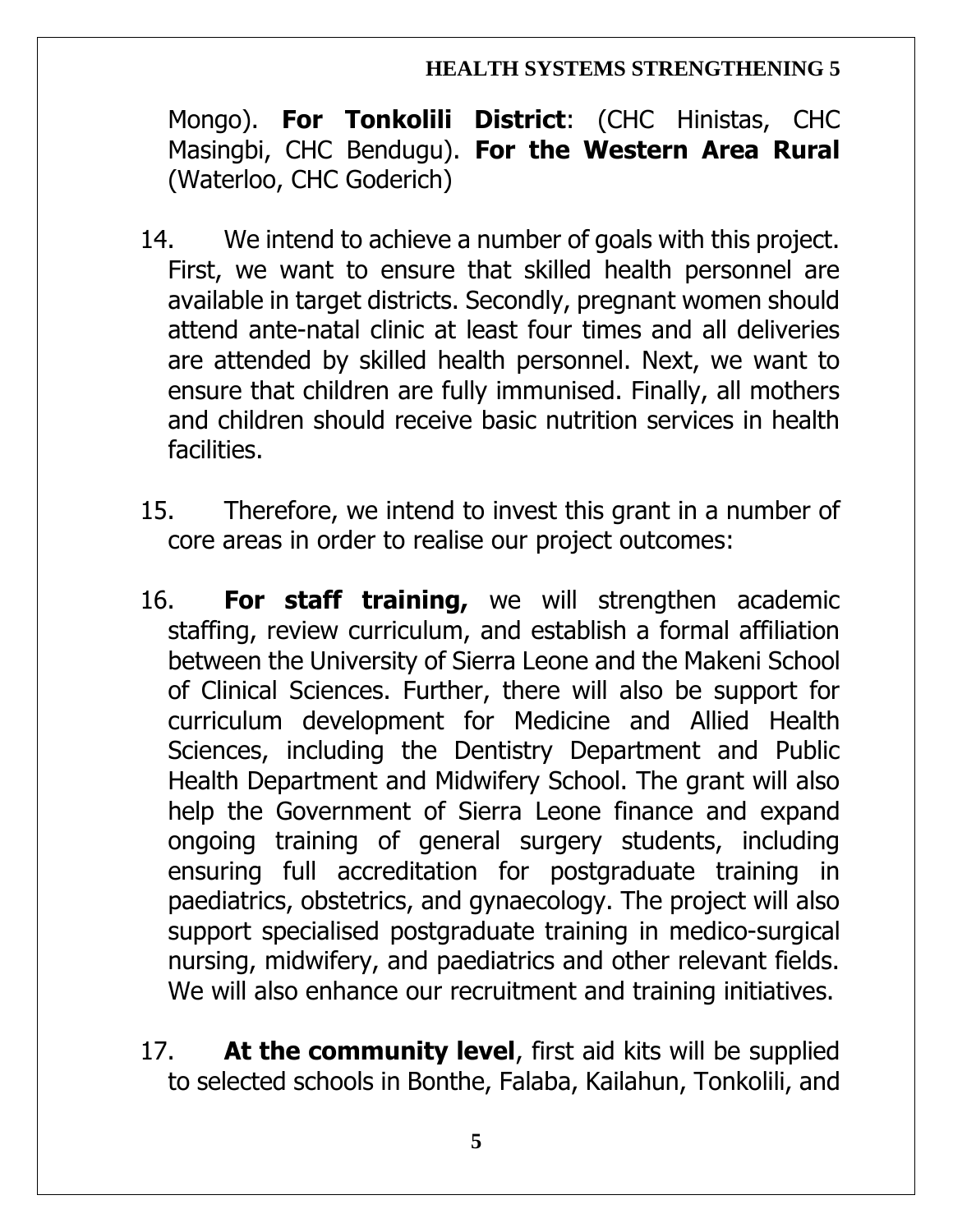Western Area Rural Districts. Teachers will be trained in basic health care skills to allow them to treat first aid cases that occur in schools.

- 18. **For infrastructure,** we will construct the 14 health facilities designated as hubs and spokes. We will also ensure the provision of laboratories, and medical equipment and supplies. We will also apportion some amount to supporting operations of the national ambulance services.
- 19. **The project will also pilot an eco-friendly Centralized Bio-Medical Waste Treatment** Facility in Western Urban and Western Area Rural districts in the Freetown area.
- 20. **At the operational levels,** we will install facility-level management information systems that will enhance the development of integrated clinical processes, data registries, digital forms, and other documentation. As a consequence, digital patient files will be generated to inform clinical decision-making as essential parts of the electronic medical records system.
- 21. Critical to attaining universal health coverage is sustainable healthcare financing. The project will support the Sierra Leone Social Health Insurance scheme that will drive the objective of making healthcare affordable.
- 22. The grant will also support the local production of affordable, nutrient- and protein-rich foods, including Bennimix. This enhanced protein-rich food will support the growth of malnourished infants, children under 5, pregnant and lactating mothers, and other vulnerable adults.